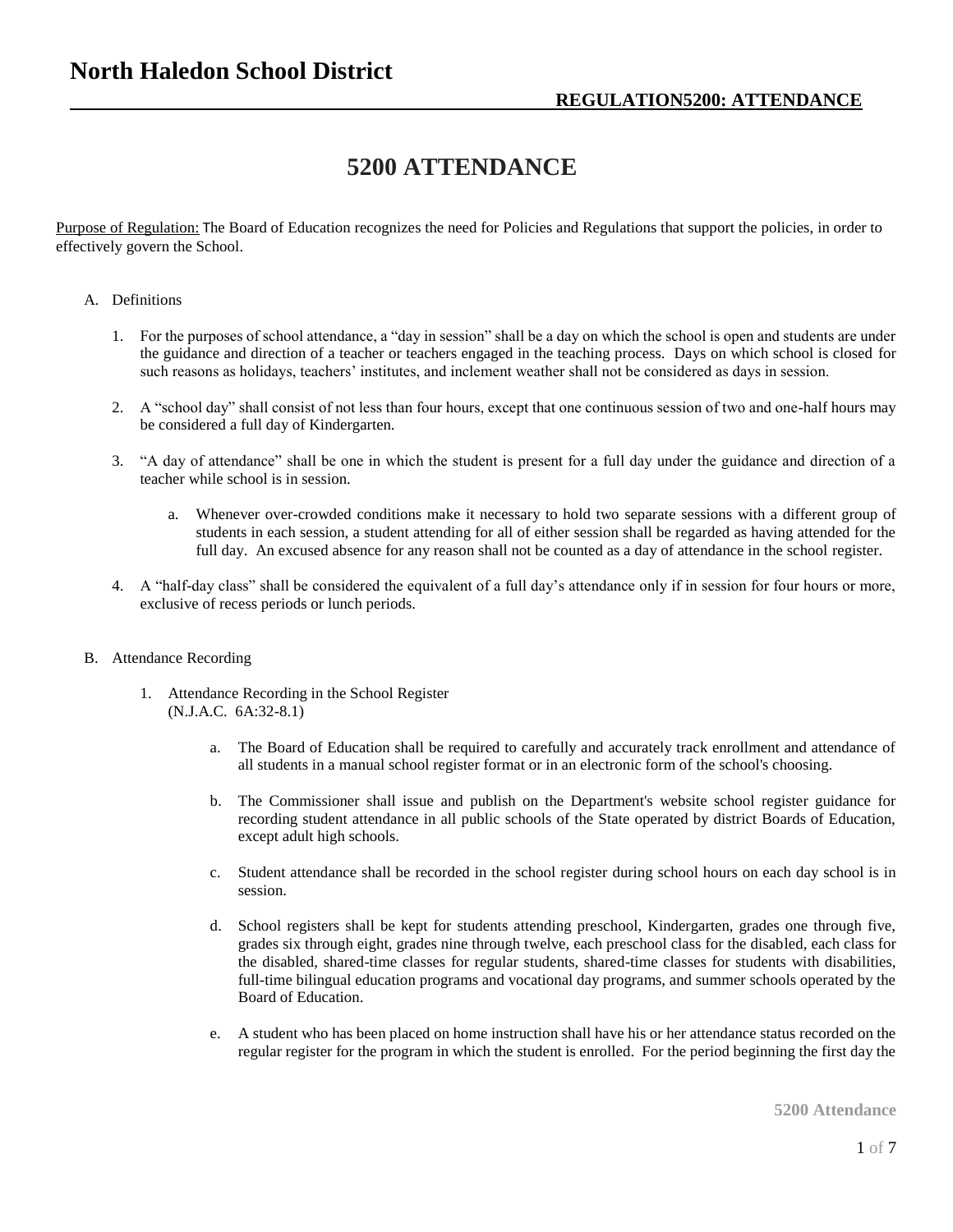student is unable to attend school and ending the day before the first instructional day at the student's place of confinement, the student shall be marked absent. No absences shall be recorded for the student while on home instruction, providing the hours of instruction are not less than required by N.J.A.C. 6A:14-4.8 and 4.9. The number of possible days of enrollment for a student on home instruction shall be the same as for other students in the program in which the student is enrolled.

- 2. Attendance Recording for Board Policy (N.J.A.C. 6A:32-8.3)
	- a. A record of the attendance of all students on roll in a school register shall be kept each day that school is in session by a teacher or other authorized person. It shall be the duty of this person to keep the attendance records according to these rules and the specific instructions issued by the Commissioner of Education.
	- b. No student shall be recorded as present unless the school is in session and the student so recorded is under the guidance and direction of a teacher in the teaching process.
	- c. A student shall be recorded as absent in the school register when not in attendance at a session of the school while a member of the school, except students excused due to religious holidays who shall be recorded as excused.
	- d. A student shall be recorded as either present, absent, or excused for religious observance, every day the school is in session after the student enters until the date the student is transferred to another school, transferred to an individual home instruction record, or officially leaves the school system.
	- e. The Commissioner shall annually prescribe a list of religious holidays on which it shall be mandatory to excuse students for religious observance upon the written request signed by the parent or person standing in loco parentis.
	- f. The mere presence of a student at roll call shall not be regarded as sufficient attendance for compliance with N.J.A.C. 6A:32-8.3. In a school which is in session during both the forenoon and the afternoon, a student shall be present at least one hour during both the forenoon and the afternoon in order to be recorded as present for the full day. In a school which is in session during either the forenoon or the afternoon, a student shall be present at least two hours in the session in order to be recorded as present for the full day.
	- g. A student not present in school because of his/her participation in an approved school activity, such as a field trip, meeting, cooperative education assignment, or athletic competition will be considered to be in attendance.
- C. Unexcused Absences That Count Toward Truancy/Excused Absences for Board Policy
	- 1. Notwithstanding the requirement of reporting student absences in the school register for State and Federal reporting purposes, "excused" and "unexcused" student absences for the purpose of expectations and consequences regarding truancy, student conduct, promotion, and the award of course credit is a Board decision outlined in Policy 5200 and this Regulation.
	- 2. N.J.A.C. 6A:16-7.6(a)3 requires the Board of Education policies and procedures contain, at a minimum, a definition of unexcused absence that count toward truancy. "An unexcused absence that counts toward truancy" is a student's absence from school for a full or a portion of a day for any reason that is not an "excused absence" as defined below.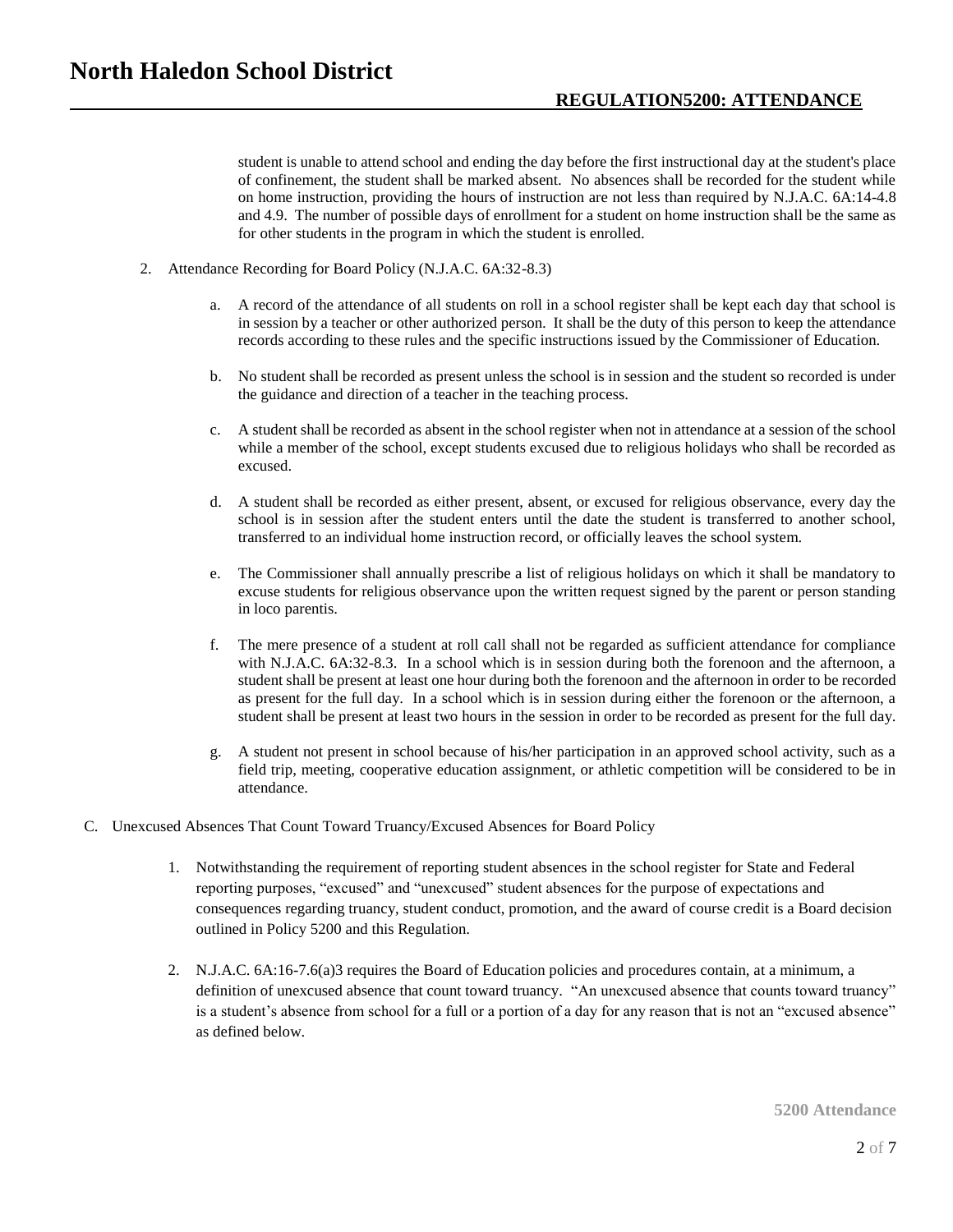- 3. "An excused absence" is a student's absence from school for a full day or a portion of a day for the observance of a religious holiday pursuant to N.J.S.A. 18A:36-14 through 16, or any absence for the reasons listed below:
	- a. The student's required attendance in court;
	- b. Where appropriate, when consistent with Individualized Education Programs, the Individuals with Disabilities Act, accommodation plans under 29 U.S.C. §§ 794 and 705(20), and individualized health care plans;
	- c. Family illness or death
	- d. Visits to post-secondary educational institutions;
	- e. Take Our Children to Work Day;
	- f. An absence considered excused by the Commissioner of Education and/or a New Jersey Department of Education rule;
- 4. For cumulative unexcused absences of ten or more, a student between the ages of six and sixteen is truant, pursuant to N.J.S.A. 18A:38-25 "Truancy" means ten or more cumulative unexcused absences that count toward truancy of a student between the ages of six and sixteen as determined by the Board's Attendance Policy and Regulation pursuant to N.J.A.C. 6A:16-7.6(a)4.iii. and the definition of school day pursuant to N.J.A.C. 6A:32-8.3. Any absence not listed in C.3. above shall be an unexcused absence counted toward truancy.
- D. Notice to School of a Student's Absence
	- 1. The parent or adult student shall notify the school office before the school day when the student will not be in school.
	- 2. The parent of the student or an adult student who will attend the morning session, but will not attend the afternoon session shall provide notice to the school office before the start of the afternoon session.
	- 3. The parent of a student or an adult student shall notify the school office of a future absence if the absence is foreseeable.
	- 4. The parent or adult student who anticipates a future absence or anticipates that an absence will be prolonged shall notify the school office to arrange make-up work.
	- 5. In accordance with N.J.S.A. 18A:36-25.6, if a student is determined to be absent from school without valid excuse, and if the reason for the student's absence is unknown to school personnel, the Principal or designee shall immediately attempt to contact the student's parent to notify the parent of the absence and determine the reason for the absence.
- E. Readmission to School After an Absence
	- 1. A student returning from an absence of any length of time must provide a written statement that is dated and signed by the parent or adult student listing the reason for the absence.
	- 2. A note explaining a student's absence for a noncommunicable illness for a period of more than three school days must be accompanied by a physician's statement of the student's illness with medical clearance to return to school.
	- 3. A student who has been absent by reason of having or being suspected of having a communicable disease must present to the school nurse written evidence of being free of communicable disease, in accordance with Policy 8451.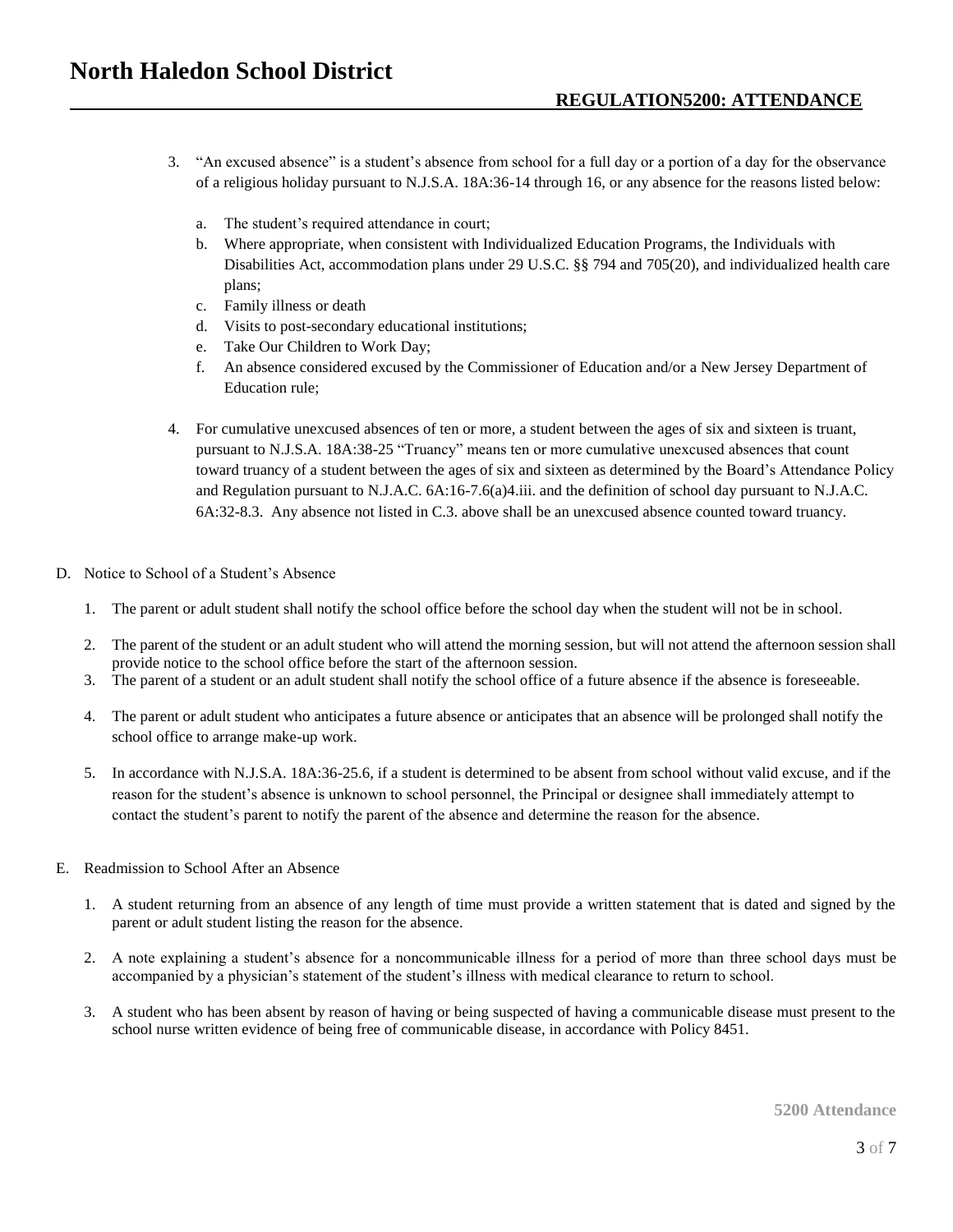- 4. The Superintendent of Schools or designee may require a student who has been absent from school due to a suspension or other reason concerning the student's conduct to receive a medical examination by a physician regarding the student's physical and/or mental fitness to return to school. The Superintendent or designee will notify the student's parent of the specific requirements of the medical examination prior to the student's return to school.
- F. Instruction
	- 1. Teachers shall cooperate in the preparation of home assignments for students who anticipate an excused absence of three school days duration. The parent or student must request such home assignments.
	- 2. A student who anticipates an excused absence due to a temporary or chronic health condition may be eligible for home instruction in accordance with Policy No. 2412. The parent must request home instruction.
	- 3. Students absent for any reason are expected to make up the work missed. The parent or student is responsible for requesting missed assignments and any assistance required. Teachers will provide make-up assignments as necessary.
	- 4. In general, students will be allowed a reasonable amount of time as determined by the teacher to make up missed work.
	- 5. A student who missed a test or an exam shall be offered an opportunity to take the test, exam, or an appropriate alternate test**.**
- G. Denial of Course Credit
	- 1. The teacher will determine the credit to be awarded a student for make-up work. Where class participation is a factor in the learning process, the teacher may consider a student's absence in determining a final grade, except absences for the observance of a religious holiday or absence for a student's suspension from school will not adversely affect the student's grade. The teacher may record an incomplete grade for a student who has not had a full opportunity to make up missed work.
	- 2. A secondary student may be dropped from a course or denied course credit when he/she has been absent from 10% or more of the class sessions, whatever the reason for the absence, except that absences for the observance of a religious holiday, absences for those excused in accordance with the reporting requirements of the school register, or absences caused by a student's suspension will not count toward the total. Exceptions to this rule may be made for students who have demonstrated to the teacher through completion of make-up assignments that they have mastered the proficiencies established for the course of study.
- H. School District Response To Unexcused Absences During the School Year
	- 1. For up to four cumulative unexcused absences that count toward truancy, the Principal or designee shall:
		- a. Make a reasonable attempt to notify the student's parent of each unexcused absence prior to the start of the following school day;
		- b. Make a reasonable attempt to determine the cause of the unexcused absence, including through contact with the student's parent;
		- c. Identify in consultation with the student's parents, needed action designed to address patterns of unexcused absences, if any, and to have the child return to school and maintain regular attendance;
		- d. Proceed in accordance with the provisions of N.J.S.A. 9:6-1 et seq. and N.J.A.C. 6A:16-11, if a potentially missing or abused child abuse situation is detected; and
		- e. Cooperate with law enforcement and other authorities and agencies, as appropriate.
	- 2. For between five and nine cumulative unexcused absences, the Principal or designee shall: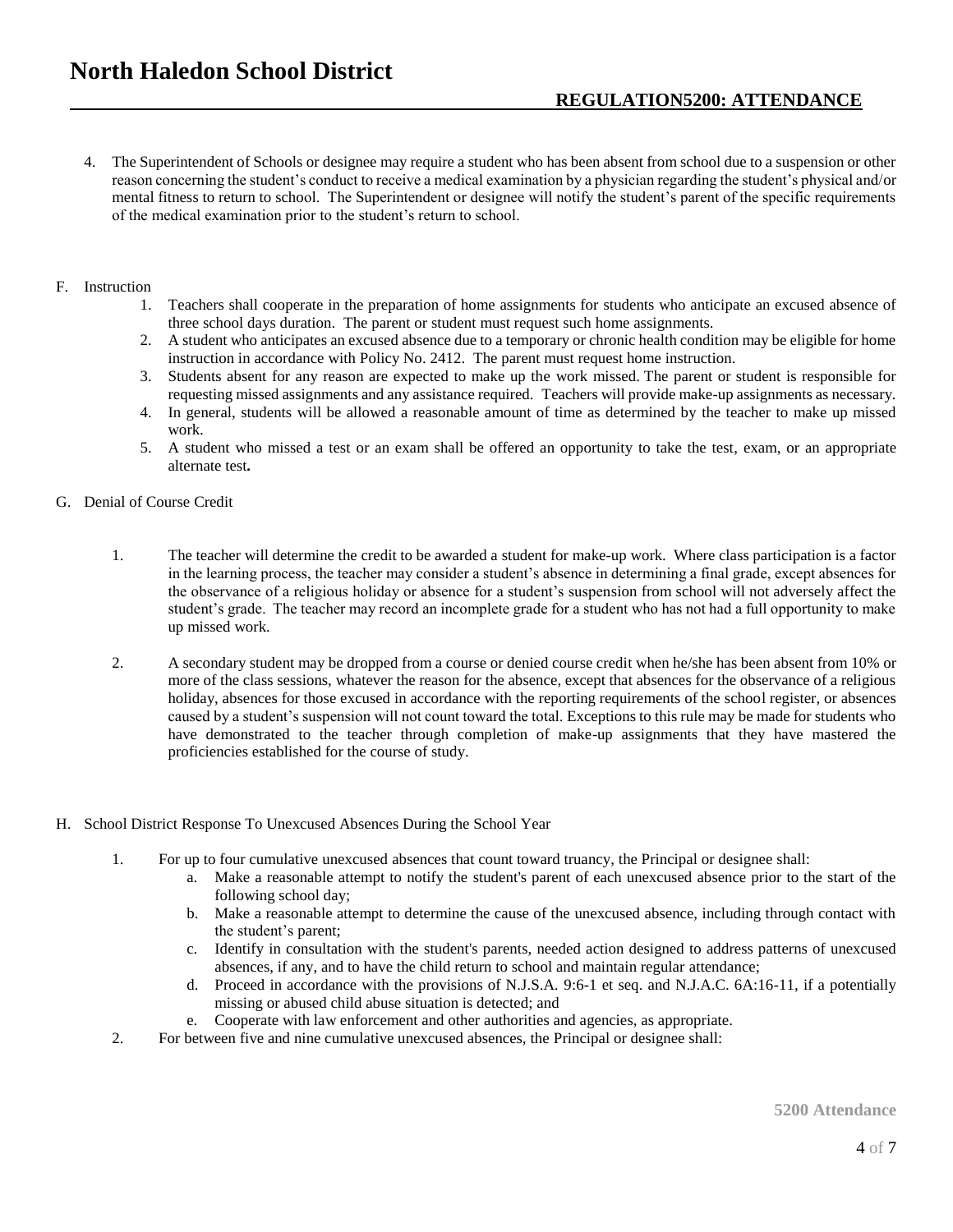- a. Make a reasonable attempt to notify the student's parent of each unexcused absence prior to the start of the following school day;
- b. Make a reasonable attempt to determine the cause of each unexcused absence, including through contact with the student's parents;
- c. Evaluate the appropriateness of the action taken pursuant to N.J.A.C. 6A:16-7.6(a)4.i.(3) and H.1.c.above;
- d. Develop an action plan to establish outcomes based upon the student's pattern of unexcused absences and to specify the interventions for supporting the student's return to school and regular attendance that may include any or all of the following:
	- 1) Refer or consult with the building's Intervention and Referral Services Team, pursuant to N.J.A.C. 6A:16-8;
	- 2) Conduct testing, assessments, or evaluations of the student's academic, behavioral, and health needs;
	- 3) Consider an alternate educational placement;
	- 4) Make a referral to or coordinate with a community-based social and health provider agency or other community resource;
	- 5) Refer to the court program pursuant to N.J.A.C. 6A:16-7.6(a)4.iv and H.4. below;
	- 6) Proceed in accordance with N.J.S.A. 9:6-1 et seq. and N.J.A.C. 6A:16-10, if a potentially missing or abused child situation is detected; and
	- 7) Engage the student's family.
- e. Cooperate with law enforcement and other authorities and agencies, as appropriate.
- 3. For ten or more cumulative unexcused absences that count toward truancy, a student between the ages of six and sixteen is truant, pursuant to N.J.S.A. 18A:38-25, and the Principal or designee shall:
	- a. Make a determination regarding the need for a court referral for truancy, per N.J.A.C. 6A:16-7.6(a)4.iv. and H.4 below;
	- b. Continue to consult with the parent and the involved agencies to support the student's return to school and regular attendance;
	- c. Cooperate with law enforcement and other authorities and agencies, as appropriate; and
	- d. Proceed in accordance with N.J.S.A. 18A:38-28 through 31, Article 3B, Compelling Attendance at School, and other applicable State and Federal statutes, as required.
- 4. A court referral may be made as follows:
	- When unexcused absences that count toward truancy are determined by school officials to be violations of the compulsory education law, pursuant to N.J.S.A. 18A:38-25, and the Board of Education's policies, in accordance with N.J.A.C. 6A:16-7.6(a), the parent may be referred to Municipal Court.
		- (1) A written report of the actions the school has taken regarding the student's attendance shall be forwarded to the Municipal Court; or
	- b. When there is evidence of a juvenile-family crisis, pursuant to N.J.S.A. 2A:4A-22.g, the student may be referred to Superior Court, Chancery Division, Family Part.
		- (1) A written report of the actions the school has taken regarding the student's attendance shall be forwarded to the Juvenile-Family Crisis Intervention Unit.
- 5. For students with disabilities, the attendance plan and punitive and remedial procedures shall be applied, where applicable, in accordance with the student's IEP, pursuant to 20 U.S.C. §§ 1400 et seq., the Individuals with Disabilities Education Act; the procedural protections set forth in N.J.A.C. 6A:14; accommodation plan under 29 U.S.C. §§794 and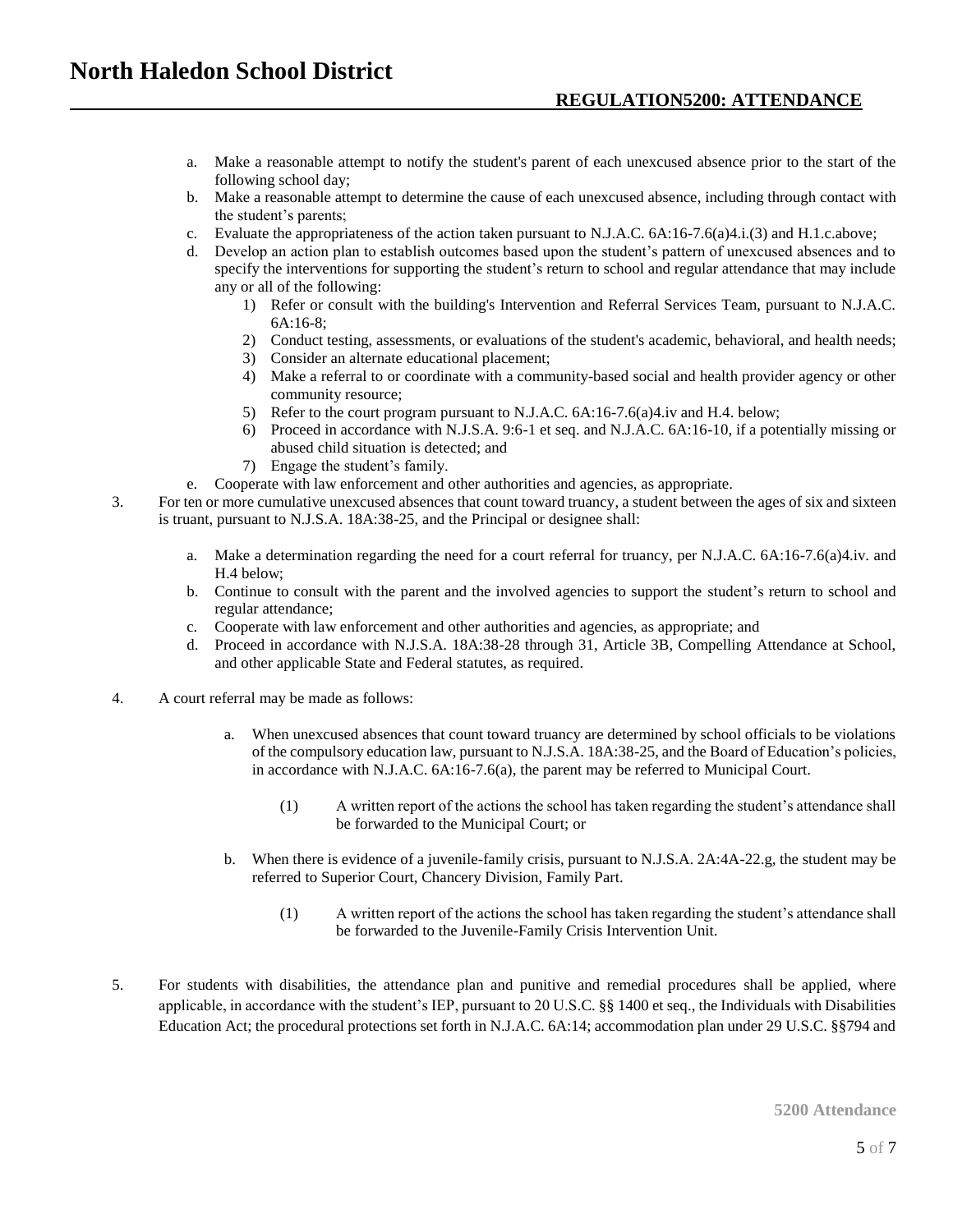705(20); and individualized health care plan and individualized emergency healthcare plan pursuant to N.J.A.C. 6A:16- 2.3(b)5.xii.

- 6. All receiving schools pursuant to N.J.A.C. 6A:14-7.1(a), shall act in accordance with N.J.A.C. 6A:16-7.6(a)4.i. and H.1. above for each student with up to four cumulative unexcused absences that count toward truancy.
	- a. For each student attending a receiving school with five or more cumulative unexcused absences that count toward truancy, the absences shall be reported to the sending school district.
		- (1) The sending school district shall proceed in accordance with the Board of Education's policies and procedures pursuant to N.J.A.C. 6A:16-7.6(a) and H.5. above and the provisions of N.J.A.C. 6A:16- 7.6(a)4.ii. through iv. and H.2. through H.5. above, as appropriate.

## I. Discipline

- 1. Students may be denied participation in co-curricular activities if the Board establishes attendance standards for participation.
- 2. Students may be denied participation in athletic competition of the Board establishes attendance standards for participation.
- 3. No student who is absent from school for observance of a religious holiday may be deprived of any award or of eligibility for an opportunity to compete for any award because of absence.

## J. Recording Attendance

- 1. Teachers must accurately record the students present, tardy, or absent each day in each session or each class. Attendance records must also record students' attendance at out-of-school curricular events such as field trips.
- 2. A record shall be maintained of each excused absence and each unexcused absence that counts toward truancy as defined in Policy and Regulation 5200.
- 3. A report card will record the number of times the student was absent and tardy in each marking period.
- 4. A student's absence for observance of a religious holiday will not be recorded as such on any transcript or application or employment form.

## K. Appeal

- 1. Students may be subject to appropriate discipline for their school attendance record.
- 2. A student who has been retained at grade level for excessive absences may appeal that action in accordance with Policy No. 5410.
- 3. A student who has been dropped from a course and/or denied course credit for excessive absences may appeal that action in accordance with the following procedures:
	- a. The student shall file a written appeal to the Principal or designee within five school days of receiving notice of the action. The appeal should state the reasons for each absence, any documentation that may support reducing the number of absences for the purposes of course credit, and reasons why the student should either continue to be enrolled in the course or receive course credit for a class the student completed.
	- b. The Principal or designee will respond in writing no later than seven school days after receiving the student's appeal.
	- c. If the student is not satisfied, he/she may submit a written request to the Principal for consideration by an Attendance Review Committee.
	- d. On a student's request for consideration by an Attendance Review Committee, the Principal shall convene an Attendance Review Committee. The Attendance Review Committee shall meet informally to hear the student's appeal. The student's parent and teacher(s) may attend the meeting.
	- e. The Attendance Review Committee shall decide the appeal and inform the student in writing within seven school days of the meeting.